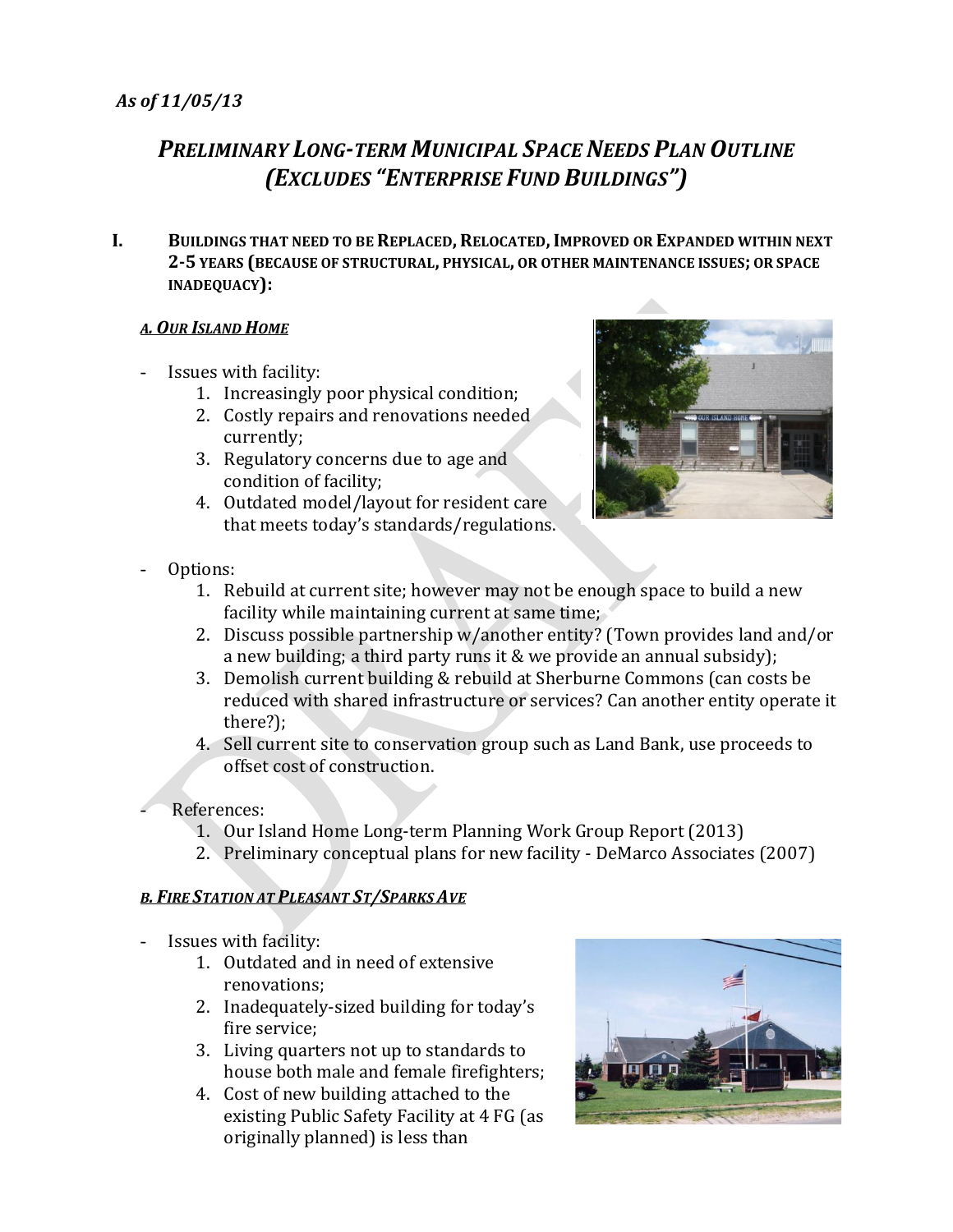constructing a stand-alone facility at 4FG, or elsewhere, because of infrastructure already in place at the Public Safety Facility.

- Options:
	- 1. Build new station attached to Public Safety Facility at 4 Fairgrounds as originally recommended;
	- 2. Use sale of current property to help offset construction;
	- 3. Construct smaller station(s) elsewhere (staffing issue);
	- 4. Build new station on 4FG property but not attached to Public Safety Facility;
	- 5. Expand/rebuild at current site on Pleasant Street; however, will not be enough space to build new/expand and retain services at the same time at that location - could incur significant additional cost by having to do this elsewhere temporarily; will have to deal with sewer force main that runs under the current property;
	- 6. Rebuild at another site (WWCo?); cost likely to be more than currently estimated because no shared infrastructure would be in place.
- References:
	- 1. Citizen Advisory Committee for a Public Safety Facility Report (2008)
	- 2. "Guidelines for Locating the Nantucket Central Fire Station" (2013)

## *C. 2 FAIRGROUNDS ROAD*

- Issues with facility:
	- 1. Layout of building, parking & surrounding space could be much better utilized (parking, Park & Ride) elsewhere on-site;
	- 2. Increasingly worsening physical condition; annual upkeep and repairs becoming costly;
	- 3. The all-electric utilities make this building extremely inefficient and expensive;
	- 4. Space layout is not efficient and not conducive for the office use in place now;



- 5. Large garage space doesn't work well for much except storage (which is needed and is somewhat
	- convenient here); also building code issues with having public meetings in garage
- 6. Renovation (vs new construction) problematic due to structural concerns.
- Options:
	- 1. Demolish the current 2FG building\* and construct an administrative building for the existing PLUS offices, including a good sized community/meeting room(s) in a more appropriate area of the 2 FG property;
	- 2. Demolish the current 2 FG building\* and make 2FG property available for another use (such as arts/cultural/community center; park; parking; parkand-ride lot; storage space) – then: move all of the 2FG PLUS offices to 37 Washington Street (provided Finance offices have moved to 20 S Water St –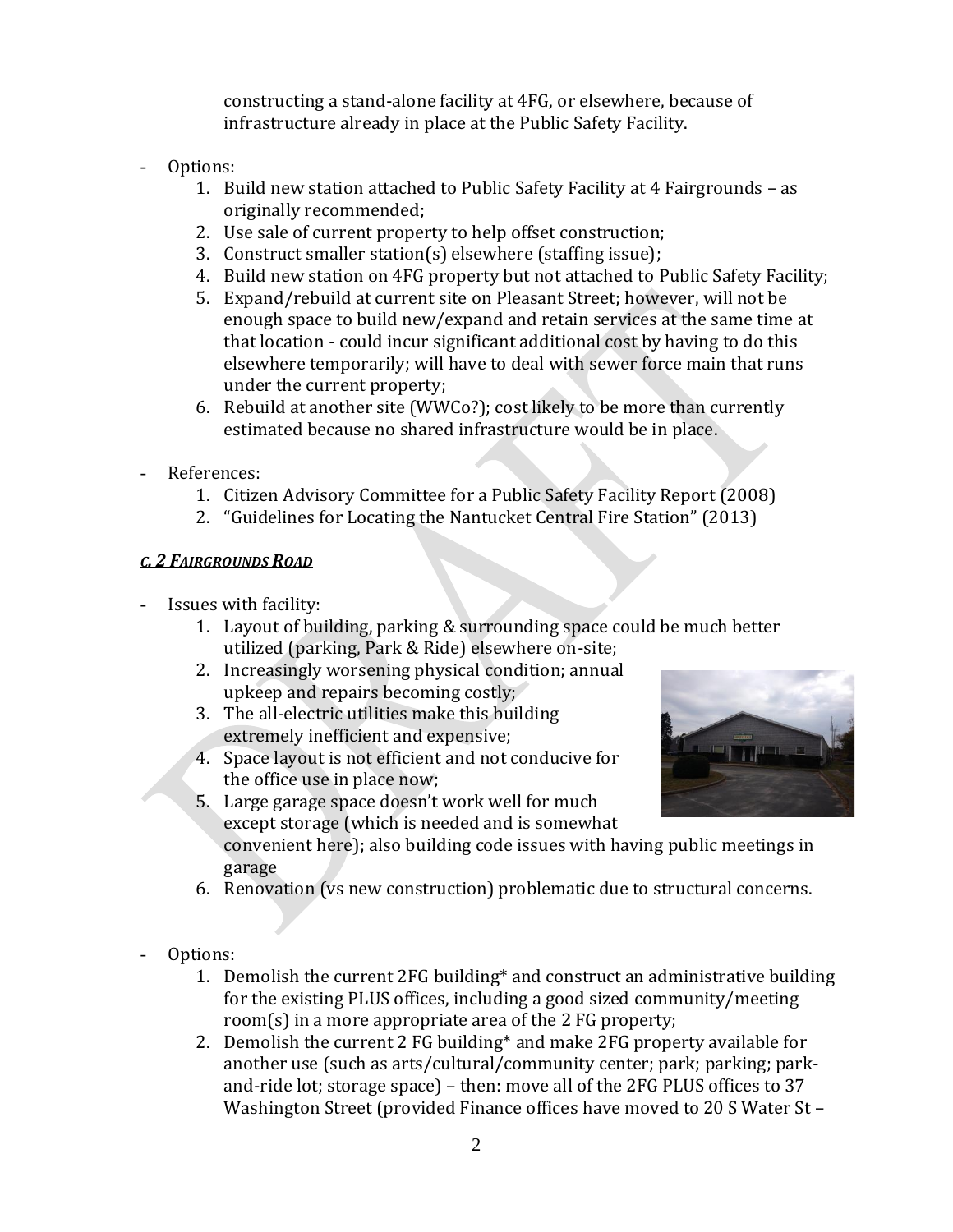see below); 37 Washington would probably require some expansion if all PLUS offices are moved there; or: move all of the 2FG PLUS offices to 20 South Water Street and/or 16 Broad Street – both of those buildings would need to be reconfigured; parking would likely be an issue.

*\* other functions that are currently at 2FG (DPW sign shop, Marine & Fire dept storage, Emergency Mgt storage) would have to be relocated.*

- References:
	- 1. 2 Fairgrounds Road Master Plan Maguire Group 2005
	- 2. "Nantucket Municipal Building Evaluation" draft report by Maguire Group 2007

## *D. 20 SOUTH WATER STREET (OLD POLICE STATION DOWNTOWN)*

- Issues with facility:
	- 1. Building is aged and has had no major renovation since the Fire Dept moved out in 1979; NPD utilized the space without major renovations;
	- 2. Building is not suitable for renovations into proper (legal) and suitable office space (the old firehouse configuration limits the possibilities);



- 3. Building is not ADA-accessible and would require significant infrastructure upgrades that take up potential usable space at significant costs (ie., elevator, bathrooms and ramps);
- 4. Projected possible renovation configurations do not provide enough usable office space to move an entire department;
- 5. Building condition is worsening as evidenced by the recent roof and boiler repairs;
- 6. Heating system inefficient, doesn't work well and requires annual repairs;
- 7. Flooding can be an issue with an underground spring that surfaces routinely;
- 8. Sewer line problem surfaces regularly, which causes significant odor inside the building.
- Options:
	- 1. Demolish the building; not sure of the historical significance, if any (unclear determination from HDC);
	- 2. Renovate and expand the building\*; several options are laid out with cost breakdowns and estimates for each option, in the 2011 Report listed below. The options range from a basic renovation to include Finance offices only to an extensive renovation and expansion that involves 16 Broad Street, to include all PLUS offices and all Finance offices, to an "out of the box" option of selling or leasing the building;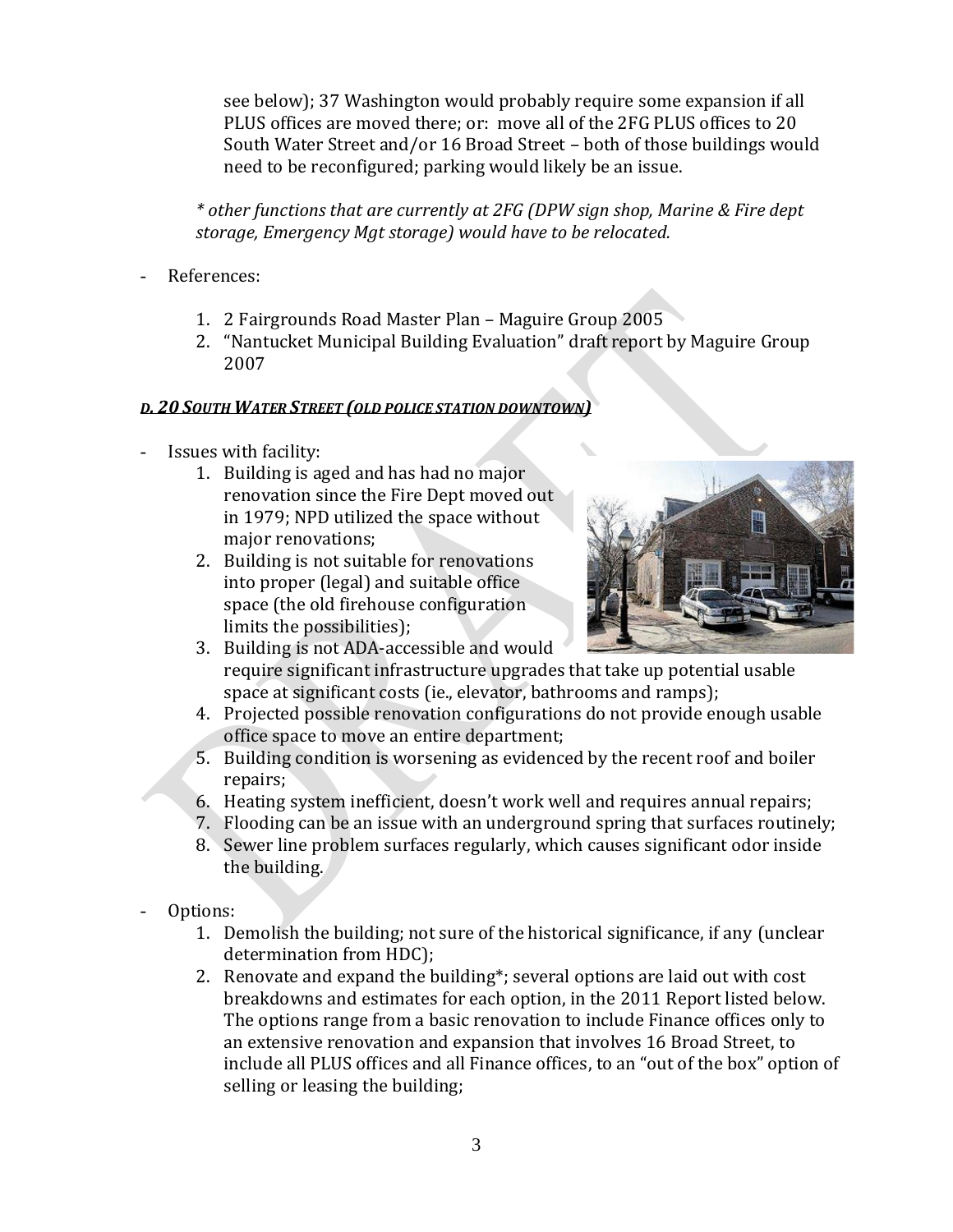3. If 37 Washington Street (Finance) offices were moved to 20 South Water Street, the 37 Washington Street building could be demolished and the Town parking lot expanded (this removes the 37 Washington option for the PLUS offices, however).

*\*2011 Town Meeting approved the sale of 22 Federal Street (aka "Mooney Building") the revenue from which could be used to offset the costs of renovations at 20 South Water Street (or elsewhere).*

- References:
	- 1. "*A Design Feasibility Study for the Re-use of the Former Police Station Building at 20 South Water St*" Brown Lindquist Fenuccio & Raber Architects, Inc. (2011). Online at: http://www.nantucketma.gov/Pages/NantucketMA\_Admin/NewsletterLinks/20SWaterSt.pdf

#### *E. MARINE DEPARTMENT – 34 WASHINGTON STREET*

- Issues with facility:
	- 1. The bathrooms, which are structurally attached to the rest of the building, are in poor condition and do not at all reflect the high quality of Nantucket as a destination for visitors;
	- 2. The bathrooms deteriorated during the winter storms of 2012-13 and were "cobbled" back together but need to be renovated ;



- 3. Design plan funding was appropriated at the 2013 annual town meeting and plans with a construction estimate are expected to be ready for the 2015 annual town meeting.
- Options: (coming)
- References: (coming)

## *G. NANTUCKET ELEMENTARY AND/OR MIDDLE (CYRUS PIERCE) SCHOOLS*

Issues with buildings:

1. Building conditions of both Elementary School and Middle School are fair,

classrooms and bathrooms are in need of repair

- 2. Inadequately-sized buildings for today's student body
- 3. Safety issues with both schools front entrances, ie, no locked vestibule
- Options:

1. NPS is working on a Space Needs Study with Kaestle Boos Associates. The results will mean a new school or an addition to the Elementary and Middle Schools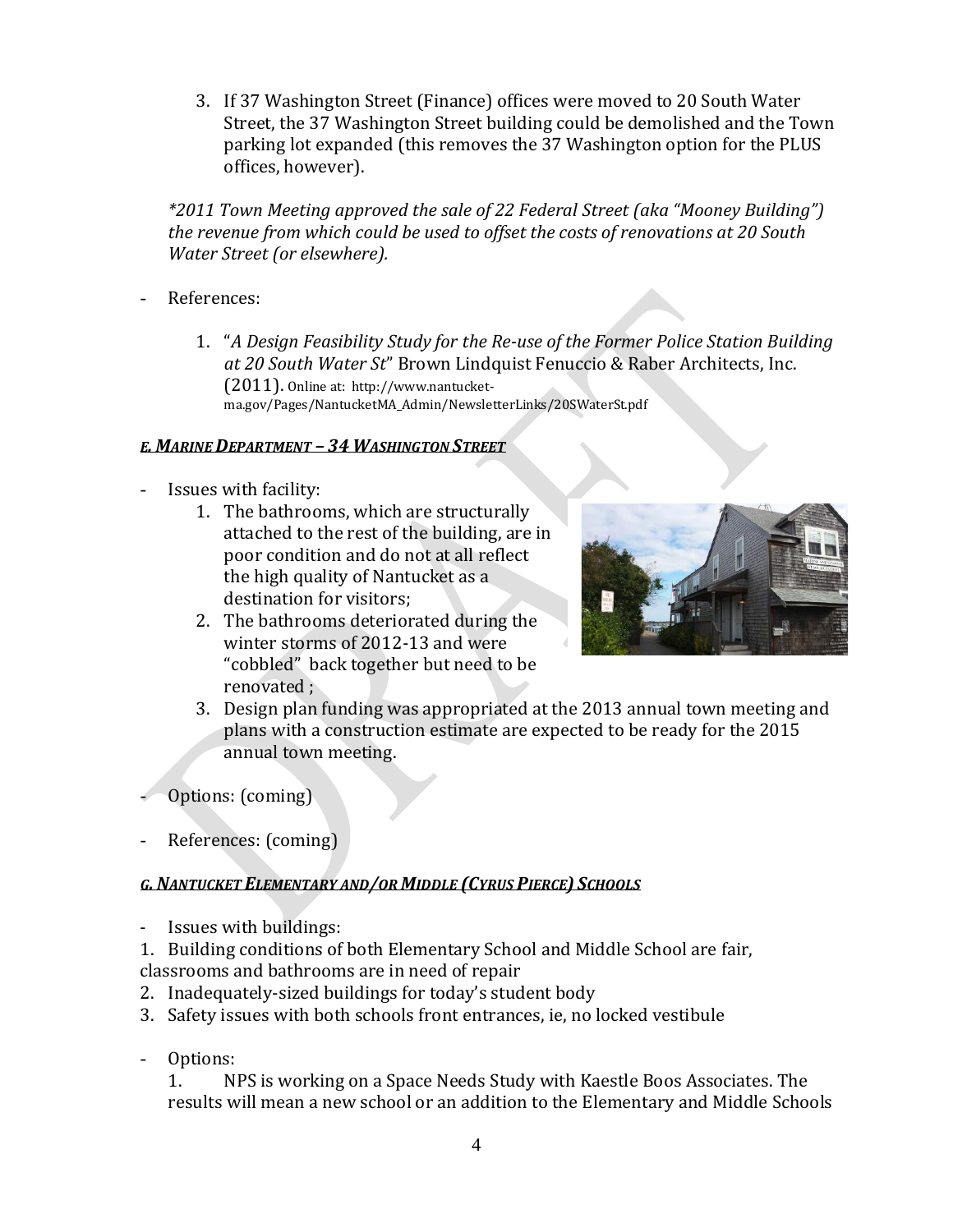2. Safety and security are of utmost importance; there is an approved capital request to install a keyless entry system throughout the NPS campus. There is another request for FY 15 for the construction of vestibules in both NES and CPS.

References:

# *F.BRANT POINT BOATHOUSE*

- Issues with facility:
	- 1. Increasingly poor physical condition however Town obtained deed in 2012 so can now make renovations legally;
	- 2. Boathouse is gateway to harbor and must be renovated to Nantucket standards for tourists and residents;



- 3. Not handicap/ADA compliant or accessible;
- 4. Infrastructure is decaying: ramp not useable; railroad tracks are rusted and pose a safety hazard; bathroom needs repairs, etc.;
- 5. Not energy efficient; Energy Office notes the facility as one of the least energyefficient municipal buildings;
- 6. Building not designed to house a shellfish propagation operation, water quality testing facility or office space (adequate office area needed for Biologist(s);
- 7. Renovations needed to address building code issues and to make the operation more efficient and productive.
- Options:
	- 1. CPC funding being applied for construction and renovations for FY 2015 but CPC funds cannot cover design costs;
	- 2. Building could be made more energy efficient;
	- 3. Proper renovation can provide better teaching/learning space for community to learn about shellfish;
	- 4. Renovations are part of the "*Town of Nantucket Natural Resources Department Strategic Plan*" as endorsed by the Board of Selectmen in May, 2013.
- References:
	- 1. "*Brant Point Shellfish Propagation Laboratory Restoration and Rehabilitation*" 2013 CPC Application;
	- 2. "*Town of Nantucket Natural Resources Department Strategic Plan*" 2012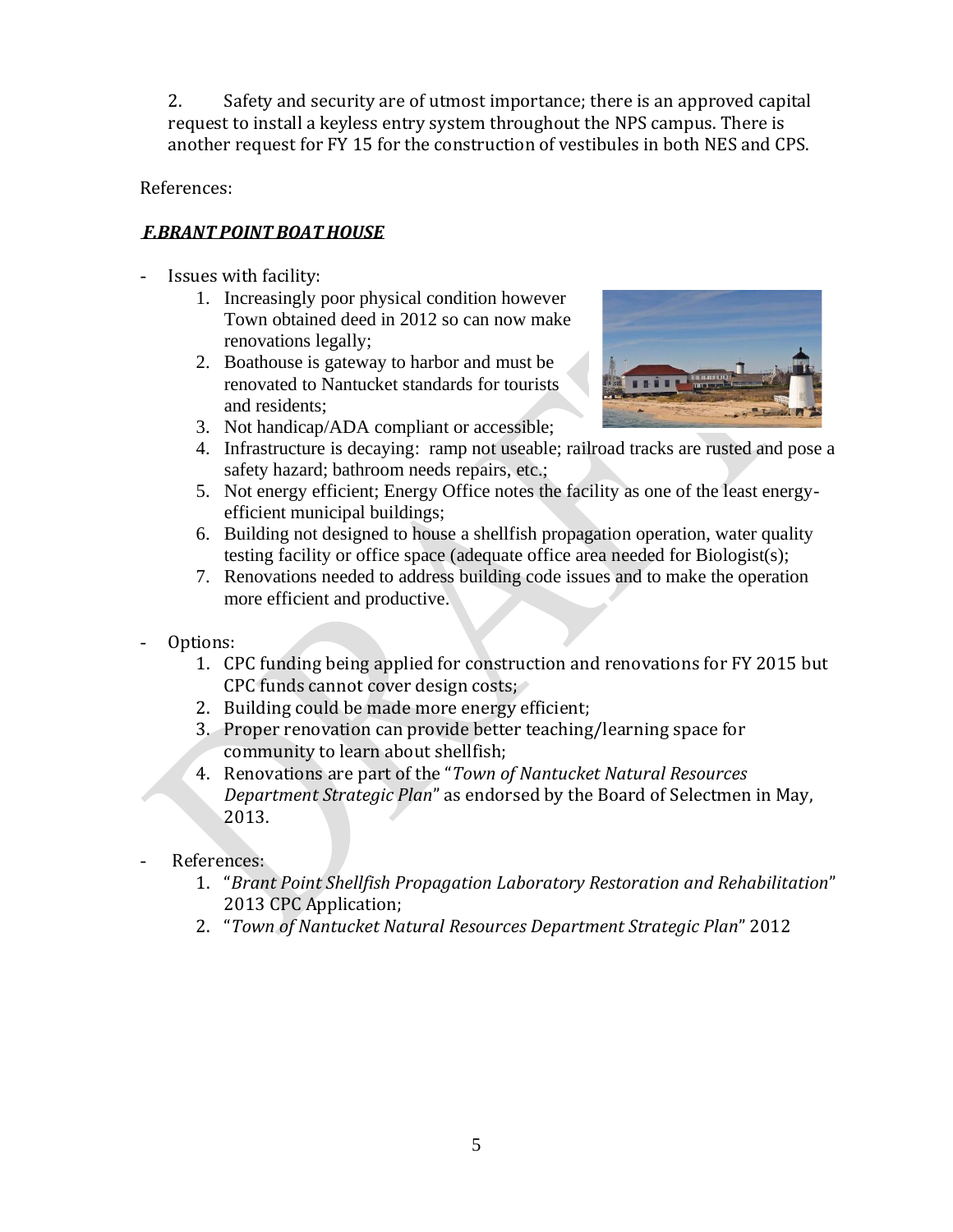#### *H. COMMUNITY SCHOOL (FKA TEEN CENTER)*

- Issues with facility:

1. The building is not adequate for the needs of the programming or the offices

Options:

There is an approved capital request for renovations to the building, which is intended to include the installation of a basement and the renovation of the second floor. There is also a



possibility that this building could become administration offices to make room within the schools for more classrooms.

- References:
- **II. OTHER MUNICIPAL BUILDINGS THAT WILL NEED SPACE IMPROVEMENTS IN THE NEXT 5- 7 YEARS:**
	- Town Building at 16 Broad Street (would be incorporated into 20 South Water improvements depending on 20 SW option)
	- Visitor Services Building (would be incorporated into 20 S Water St improvements depending on 20 SW option)
	- 1 East Chestnut (would be incorporated into 20 S Water St improvements depending on 20 SW option)
	- Loran Station Barracks (expand for additional seasonal housing?)

## **III. FUNDING TIMELINES/SOURCES – SEE ATTACHED SPREADSHEET**

## **IV. NEW SPACE NEEDED (?):**

- Seasonal housing (DPW? Natural Resource? Additional lifeguards?)
- Town-wide vehicle maintenance facility at DPW
- Garage at Public Safety Facility
- Central Storage/Archives Facility

## **V. OTHER OPTIONS**

- **VI. POLICY ISSUES**
	- Downtown vs Out-of-Town
	- Work Group?
	- Borrowing/Debt Service Policies
	- Parking (in town and/or park-and-ride from other out of town lots)